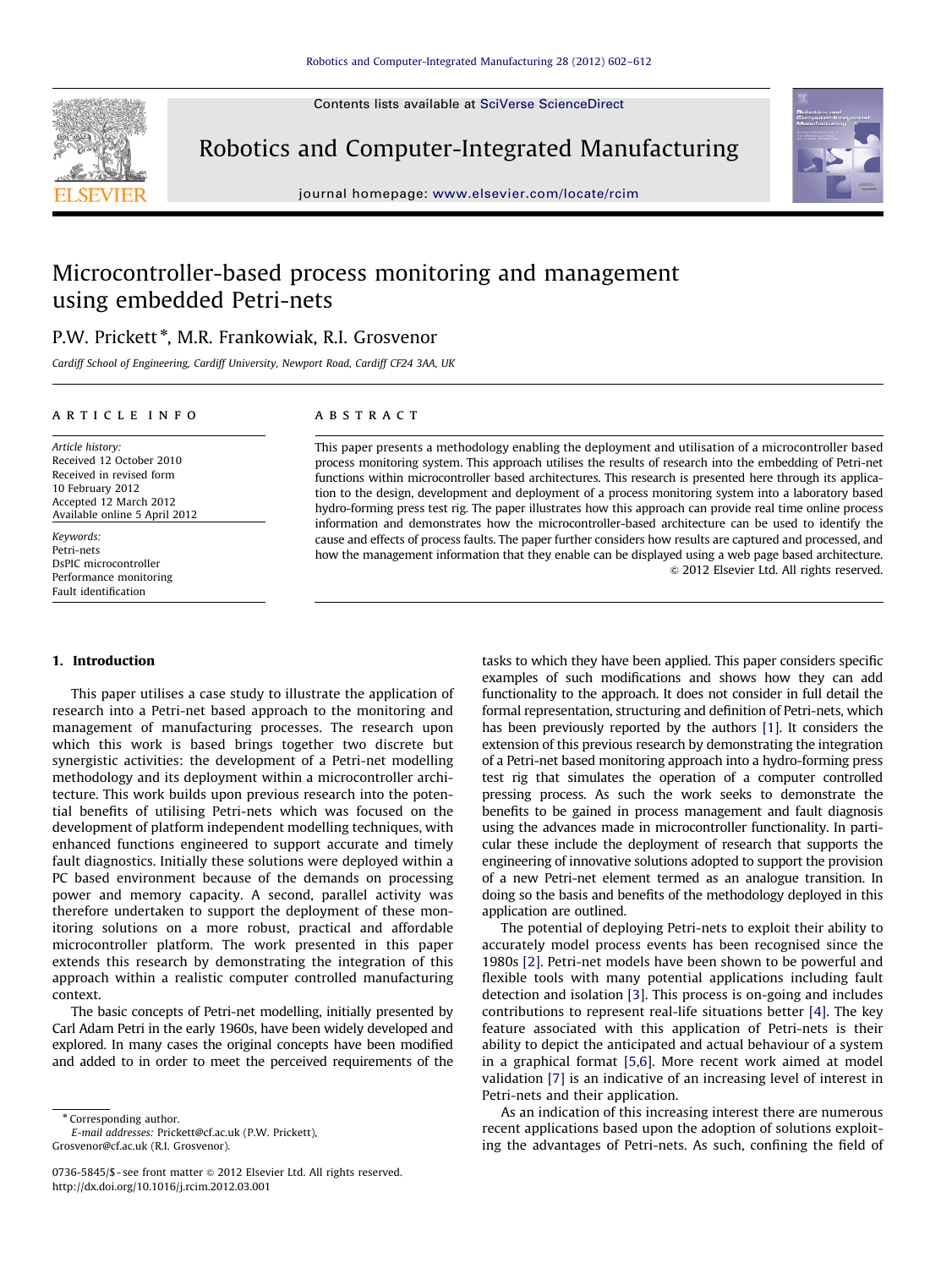interest to manufacturing and the machinery and plant deployed there in is perhaps sensible in the context of the research presented in this paper. Refinements in the Petri-net approach specifically targeting applications in manufacturing have been previously considered [\[8\].](#page--1-0) An example of such a deployment considers a robotic assembly system targeting the control of feeder conveyor belts based upon a set of position sensors. This is a relatively simple system and consideration is given to how the deployed Petri-net approach and associated control system design toolkit may be further developed [\[9\]](#page--1-0). A similar robotic manufacturing system application is presented in a recent paper in the context of the development of a Petri-net based hierarchical distributed control system [\[10\]](#page--1-0). Using what are effectively sub-nets the developed system embeds machine specific Petrinets within the dedicated machine controllers. Overall control is managed using a main net. As a consequence of the approach it is argued that more complicated systems may be thus controlled.

The deployment of Petri-nets to complicated process based applications depends upon the development of a flexible and adaptable approach that can overcome their tendency to rapidly increase in size and complexity. This tendency towards a so called ''state space explosion'' and possible developments to Petri-net formulation to overcome has been considered [\[11\].](#page--1-0) The consequence of this tendency is that large and complicated Petri-nets lose their ability to respond to system changes. In the Petri-net approach outlined here-in the adoption of flexible sub-net microcontroller based systems is proposed to overcome this limitation. This represents an important stage at which the approach utilised perhaps diverges from the original basis of ''classical'' Petri-net modelling. Similar advancements to the approach normally intended to increase the relevance and flexibility of Petri-nets have been reported, with for example the integration of Petri-nets into object oriented design processes as part of an agent based flexible manufacturing system control strategy [\[12\]](#page--1-0).

Other interesting variations specifically undertaken within the context of a manufacturing system environment include the development of a timed Petri-net approach [\[13\]](#page--1-0). This model is incorporated into the control logic housed in a workstation and is used to reinstate a production system back to a normal state following an error or loss of sequencing between a processing machine and its workpiece handling systems. The strategy proposed to overcome possible losses of co-ordination that leads to a deadlock situation is to create temporary overflows using storage buffers which in practice indicate that the researchers are developing the concept of negative tokens. Timed Petri-nets were also proposed as a mechanism allowing more effective scheduling of assembly tasks within a flexible manufacturing system [\[14\].](#page--1-0)

Given the developments cited above it is clear that the boundaries of the application of Petri-net based modelling approaches are continuously being widened. This is particularly related to their suitability for integration into systems seeking to exploit advancements in information and communication technology (ICT). Examples of this in the context of manufacturing include an advanced web-based diagnostic approach where the use of fuzzy Petri-nets is considered in the context of the deployment of a low cost fault detection and diagnosis system [\[15\].](#page--1-0) The approach is aimed at aiding the enactment of timely maintenance actions within modern manufacturing systems. The work is presented in association with the operation of a tool management system. The authors claim that remote diagnostic functions will aid maintenance staff in the diagnosis of tool related problems and make effective savings in the time spend on detecting and rectifying such faults.

On-line fault diagnosis based upon the application of a Petrinet modelling approach in which the current state of a continuous process as represented by a marked Petri-net is compared to the anticipated state is a further development [\[16\]](#page--1-0). This is a more challenging proposition than the application of such an approach to discrete event based processes and is made possible by the real time information sharing made possible by developments in ICT. Another such development is the proposal of an innovative "intelligent" control system based on the concept of a Fuzzy Neural Real Time Petri Net [\[17\].](#page--1-0) However it has been recognised that the application of Petri-nets and Fuzzy Logic to real life manufacturing end-users remains a challenge due to the complexity of the techniques and the demands that they make on ICT enabled data processing and analysis functions [\[18\].](#page--1-0)

One approach to overcoming these challenges suggests the distribution of the processing power needed to support concurrent monitoring and diagnosis. The possibility of using Petri-nets within a microcontroller-based architecture was identified early in the development of such systems [\[19,20](#page--1-0)]. The potential benefits of applying these techniques to machine and process monitoring was recognised in previous research by the authors [\[21–23\]](#page--1-0). The work presented in this paper should be viewed as providing a vehicle for the wider presentation of these benefits via the application of the approach to the hydro-forming press test rig. The method developed is based upon the built-in capabilities of microcontrollers to perform data acquisition and analysis functions [\[24,25](#page--1-0)]. These developments should be suited to being deployed within any comparable operating platform, as in the example of an embedded system based upon FGPA/ microcontroller architecture [\[26\].](#page--1-0)

Innovations supported by the production of ever more powerful microcontrollers have allowed the further development of such approaches, including real-time and online monitoring functions [\[27,28\]](#page--1-0) and supported the embedding of the resulting solutions into a microcontroller-based architecture [\[23\]](#page--1-0). This process is ongoing and reflects innovations made in ICT; with for example the design and operation of an intelligent monitoring system based upon a distributed wireless sensor network [\[29\].](#page--1-0) Although at an early stage the system described adopts the approach using a main net (defined as a kernel in the paper) to access and acquire data from a distributed set of sensors. This is very much at the centre of the method outlined in this research. The key concept supported is that of re-configurability, in the context of the response of the monitoring system to changes, intentional or accidental, to the system being monitored. Such an approach is very applicable to diagnostic systems and may allow for example diagnostic functions to proceed even when sensor faults arise.

#### 2. Petri-net representation

A Petri-net can be used to represent a system or process as a graphical model. The resulting structure is formed from a defined set of places that can be used to provide the representation of a system state. The approach taken by the authors has been fully detailed previously [\[1\].](#page--1-0) Only the essential elements are therefore provided here in to aid understanding. Places in effect can be used to indicate stages within the conduct of a process, indicating for example that a motor is on or off. A set of transitions can then be used to represent the events that must occur to enable the execution of all or part of a process within the system; in order for the state of an electric motor to change perhaps a switch will need to be activated. In actuality one of the several switches could produce the same change, for example a machine tool spindle motor can be turned off by the operator, by the CNC program, by the action of a limit switch or overload sensor or by the action of an emergency stop possibly activated in regard to a problem unrelated to the motor. This represents the challenge that must